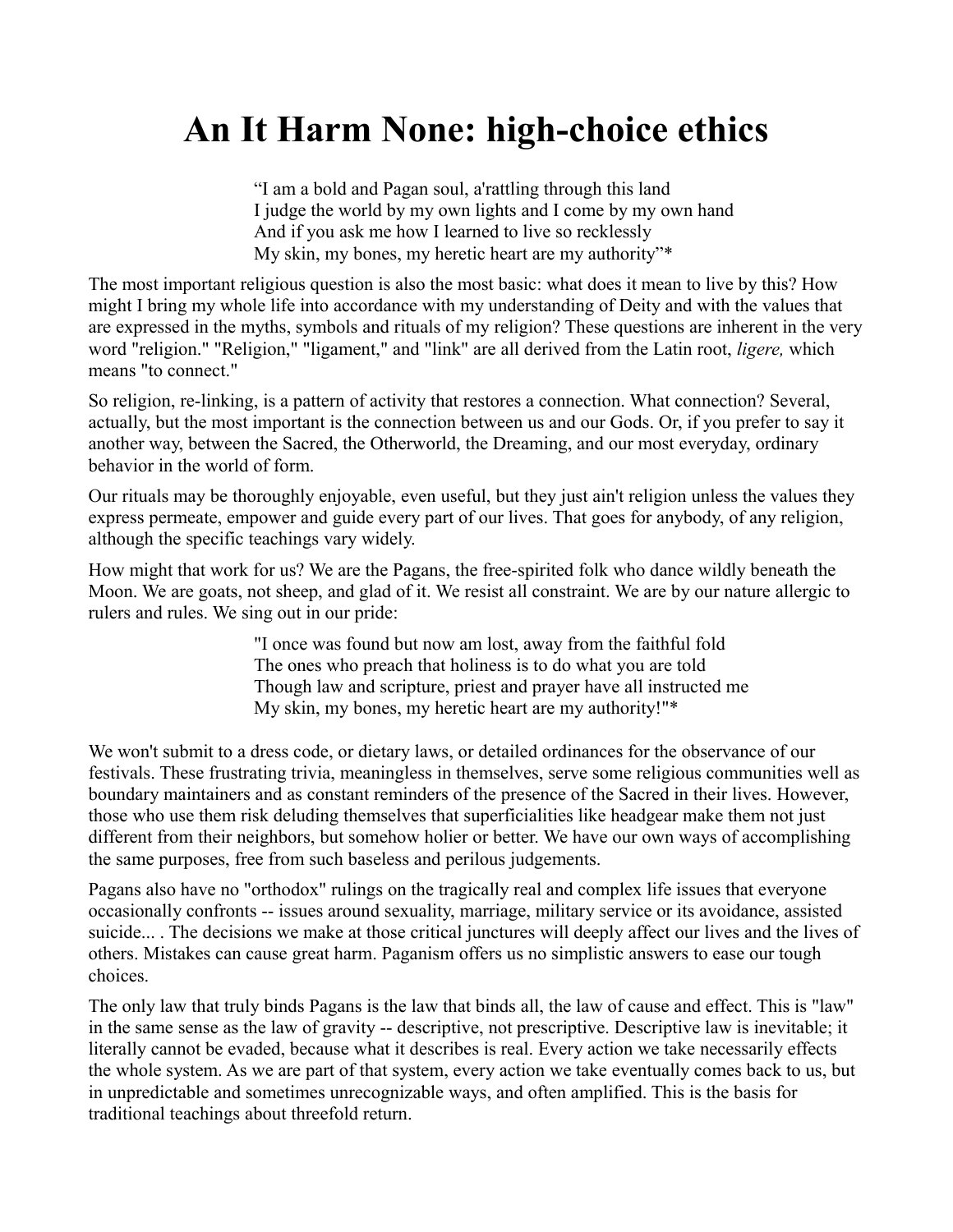Never confuse radical freedom with moral indifference. Our religion sanctions neither laxity nor callousness. Freedom demands far more of us than the most stringent set of commandments ever could. It demands introspection, discernment and decision. All who know that what goes around will surely come around, understand from this that unmitigated selfishness is never a virtue and "do what you will" can never be the whole of the law.

When I, as a priestess, am asked for counsel on important life decisions, I don't interpret an elaborate body of law or issue reasoned and authoritative decisions. People cannot -- and I believe should not - cede their personal responsibility to me or to the Tradition. Instead, my proper role is to make sure that the inquirer has explored all possible options and their probable outcomes in full depth, considered many perspectives, reflected on those [values](http://proteuscoven.com/Values.htm) our religion celebrates, and made a conscientious decision guided by both reason and compassion.

Although we know we can never have perfect knowledge of any situation, we must make choices, always in the daunting certainty that we will experience the outcomes of our actions, good or ill. The law of cause and effect condones nothing and condemns nothing; it just operates, impartial and implacable as Nature Herself.

Our elders remind us that they were once bluntly taught that we have no firm moral rules. Instead of devout obedience, the Pagan weighed out what was involved in any situation, and what might be the probable outcomes, then acted -- or chose not to act -- in the full expectation that she would "bide the issue." Today, we have borrowed a more exotic term: *karma.* As we use it, it means precisely the same thing.

There are two main misconceptions about karma floating around our community. One is that somewhere there is a judge -- more commonly some sort of committee of judges called the "Lords of Karma." They sit around some cosmic conference table in the Otherworld, evaluating our conduct and assigning appropriate rewards and punishments. We trust their perfect knowledge and perfect fairness. Well, no, the Gods do not so micro-manage the world of form.

Another is that karma is some sort of moral bank account that is under our direct control. So we can choose to do things that will bring us "good karma" or "bad karma" or "burn up bad karma" or even get this! - "get around karma." Sorry, no.

The interactional system just within the human community alone is far too complicated for any of that. Then add several additional layers of complexity for our interactions with non-human realms -- seen and Unseen. Like the weather, it's ultimately neither predictable nor controllable.

All this would be horribly unjust if the Gods were intentionally leaving us without guidance, playing cruel guessing games to entrap us in karma. At moments of crisis, we may feel that way, confused and isolated. This is not just untrue, it's impossible. We are inseparable from the web of life and from our Gods.

The pernicious illusion of isolation is a certainly a trap, but it's one we create for ourselves and can loosen by our own efforts. Pagan religion, which lays down no rules, gives us instead many methods for re-linking, for re-learning to hear the still, small voice of the Sacred that sings within all things.

That same complex web of connection, cause, and effect that confronts us with karmic return also offers us sure guidance. Happily, those who care, who pay attention, who open themselves to the living Whole, will also find there a deep, clear sense of how our actions feel to others. Some call this "empathy," which in the original German literally means "feeling in" *(einfuhlung)*.

Small tangent: at one point, we in Proteus Coven became unsatisfied with the simplistic explanations Pagan tradition offered us for the problem of evil. We were piously told that things like winter, illness,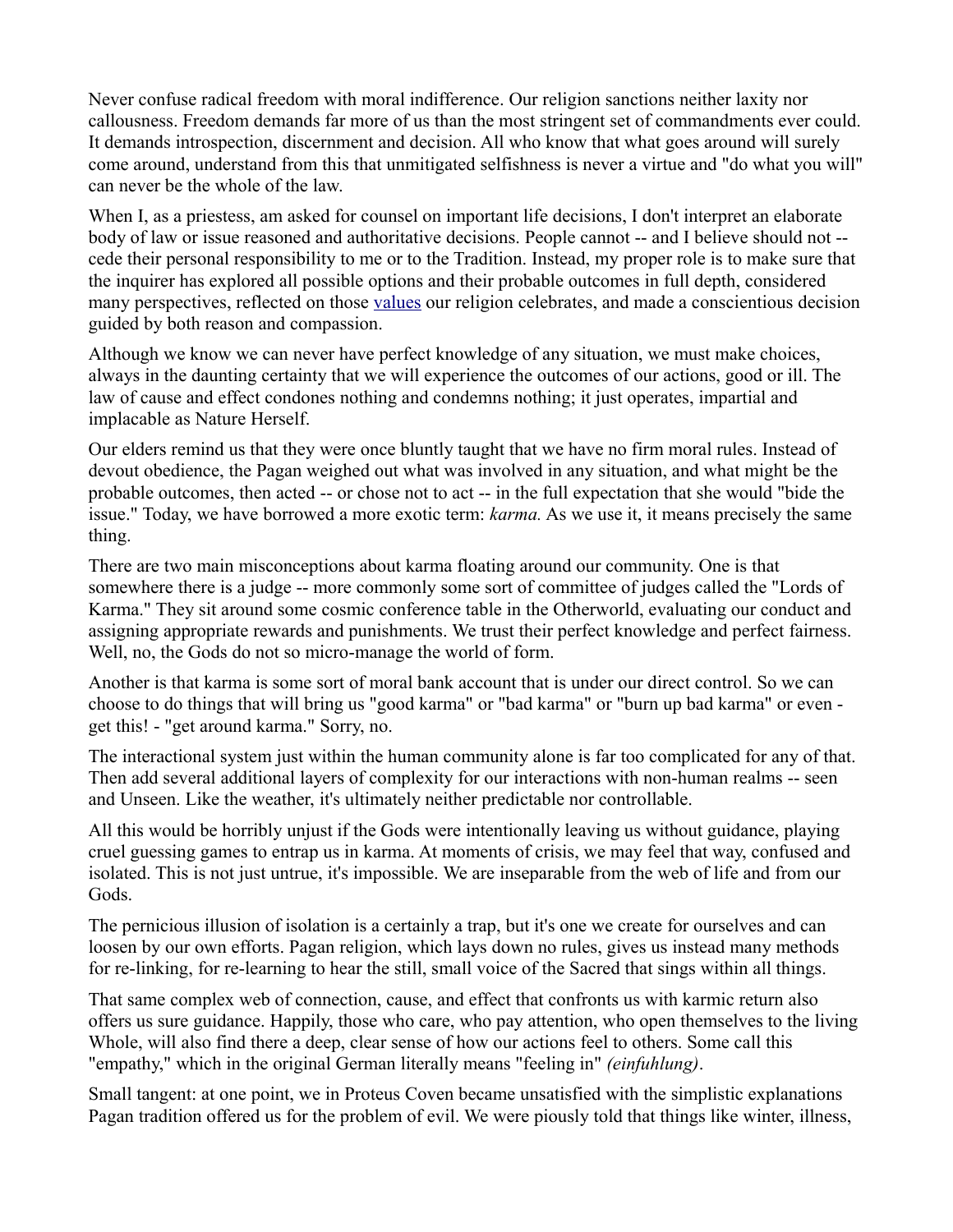aging and death are simply those parts of the Greater Cycle that humans don't like, the destruction that makes room for renewal, Mother Nature's harsh housekeeping. We were advised that most of our suffering came from unreal expectations and from resisting the inevitable. So we worked towards understanding, acceptance, and serenity.

That's fine as far as it goes, but incomplete, for not all that we call evil is natural and inevitable. The explanation does not account for harm that comes from human greed and malice. So we started looking for more answers. We called this our "evil project," and even hosted a few "evil workshops," at Pagan gatherings, where people were invited to share their ideas about this evil question.

After some exploration, our Triton (now our High Priest) came up with the insight that satisfied us. He described evil as a rip in the fabric of empathy. We can only act with indifference towards the needs and feelings of others if they don't seem to matter to us. When we are in a state of empathy, wholehearted and open awareness of our essential connection, then we know -- experientially, not just theoretically -- that our actions must inevitably come back on us. We cannot then cause harm without experiencing it ourselves.

Empathy, caring, is the first guide and teacher, the primary source, freely available to all who open themselves. It's absolutely necessary, but not by itself sufficient. Insight often comes in dreamlike flashes, wordless emotional states, metaphors. What's more, none of us is a perfectly clear channel. We all have habits, scars, desires that might distort the insights we receive.

We need to sort through it, test the leadings we receive for clarity and feasibility, make decisions based on both insight and all other information we may have. For help with all this, we can turn to those we love and trust. Other perspectives, other perceptions, someone to hear us out and give us useful feedback -- these things are of tremendous value. There are also some good books and articles available, springboards for introspection and group discussion. (A few are listed below.)

We also have what is available to all who sincerely seek it: conscious contact with Deity, filtered and focused by human wisdom and gathered in our cumulative heritage of poem and story, symbol and rite. This heritage contains and presents the collected experience and collective values of our faith group. It helps us to make sense of present situations and newfound insights. It is our context.

This also carries a danger. The recorded insights of past generations can be used as a barricade against the living voice of Spirit. We have seen other communities come to believe that all possible wisdom is already gathered within the covers of their Book. Stagnation soon follows and corruption is not very far behind. Fundamentalism can thus afflict any religion. Most suffer periodic flareups, but few completely succumb. Instead, we need to work at keeping our traditions open, alive and relevant.

We must continue to listen, separately and together, for the ever-flowing song. Be assured that it still sings for us, here and now. Our predecessors did not have any unique access to Deity. We are all equally children of the Gods. The window of inspiration never closes to the sincere seeker, nor does our need for ongoing Sacred contact ever cease. We need to constantly develop, refine, and apply Traditional wisdom to new circumstances. Growing knowledge of how things work in the world opens up opportunities previously unimagined to do good -- or ill.

The whole notion of taking counsel together regarding ethical issues frightens some Pagans. We are the free-spirited folk who resist all constraint. We pride ourselves on our temperamental allergy to rules and rulers. And, yes, there is always some risk that community consultation might devolve into rulemaking and enforced conformity. We've seen that around us as well.

Advice need not degenerate into petty regulation, let alone rigid commandment. To some extent, this is an issue of trust. We trust each other to share perceptions and insights without attempt to enforce our viewpoints. We trust ourselves to confront whoever seems to be stepping over that line. And we can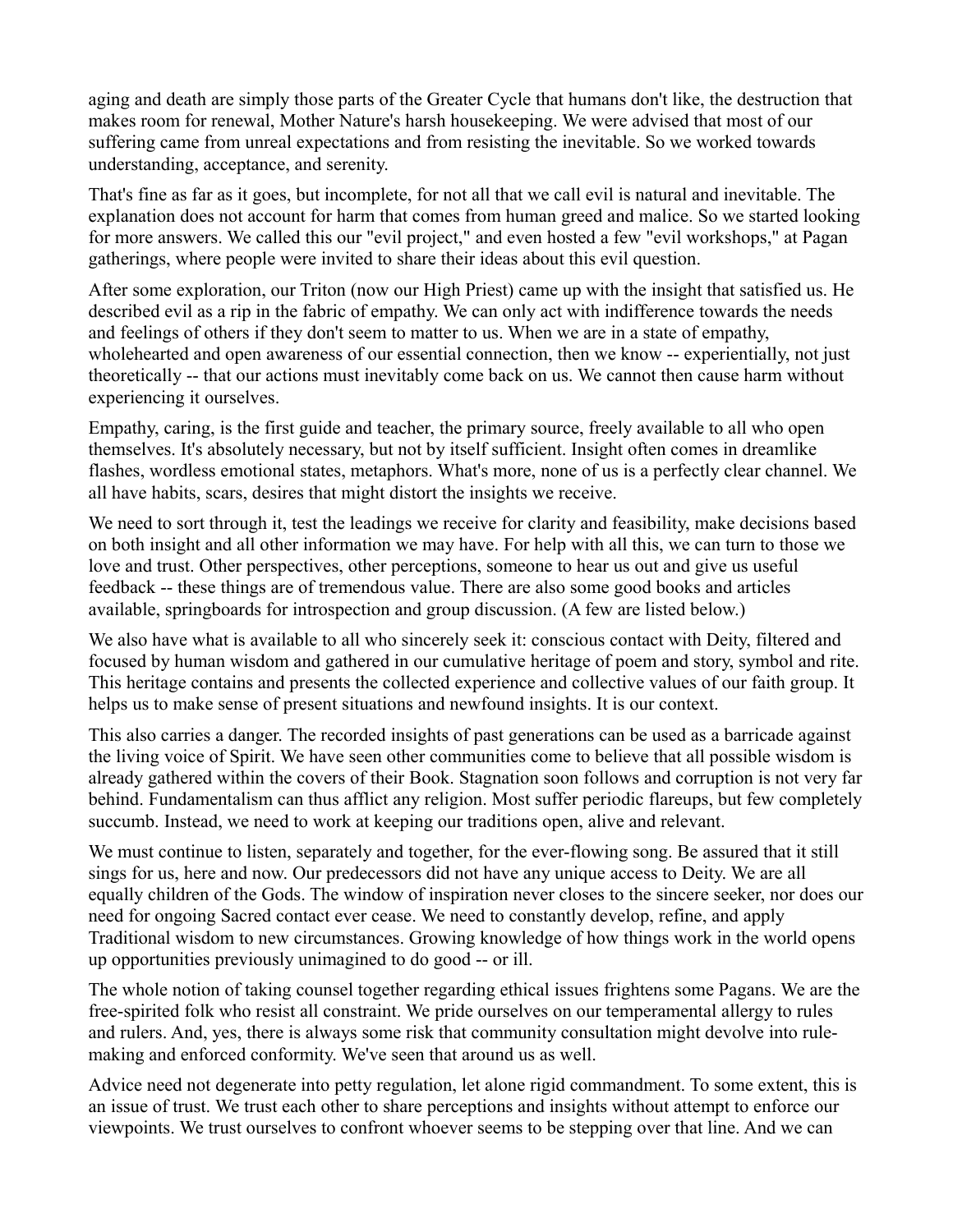also trust our heritage for a core ethic that warns and wards us against pressures to conform for the sake of conformity, either from authoritarian elders or from groupthink.

Every religion seems to have a core ethical statement, a summing up of their special insights, a "golden rule." Ours is the [Rede](http://proteuscoven.com/rede.htm) :

## **an it harm none, do what you will**

In those eight syllables, the paradox we've been exploring is resolved. We are proud Pagan heretics, submitting to no artificial laws, accepting no other direction but that of our own loving hearts.

> "So while I breathe this glorious air, an outlaw I'll remain My body will not be subdued and I will not be tamed And if I cannot shout it loud, I'll sing it secretly My skin, my bones, my heretic heart are my authority!"\*

## **Resources**

Here are some articles and books that you may want to read, and to discuss with others, as you formulate your own ideas about ethical conduct in the light of Pagan religious values and the Rede:

[Wood, Robin](http://www.robinwood.com/Livingtree.html) *When, Why ... If* Dearborn, MI: Livingtree, 1996

> Clear, sensible advice, writtten from a Wiccan perspective and lightened by engaging humor. Highly recommended.

Starhawk *Dreaming the Dark: Magic, Sex & Politics* Boston: Beacon, 1982 Chapter Three "The Ethics of Magic" pp. 33-44.

Explores how the theology of immanence can lead to some new perspectives on ethics.

Gilligan, Carol *In a Different Voice* Cambridge: Harvard University Press, 1982

> Describes the process of ethical development of boys and girls in our culture. Because of different upbringing, girls initially develop an ethic based on affiliation and caring, while boys develop an ethic of rules, justice and fairness. This closely parallels the two phrases of the Rede. Gilligan suggests that a mature individual of either gender will discover the other perspective and bring the two into balance by about their mid-twenties.

Johnson, Oliver A. *Ethics: Selections from Classical and Contemporary Writers* NY: CBS College Publishing, 1984 (reissued 1998)

This anthology is divided into sections representing major historical periods, so the reader can learn how ethical thinking developed in European culture. Interestingly, Johnson